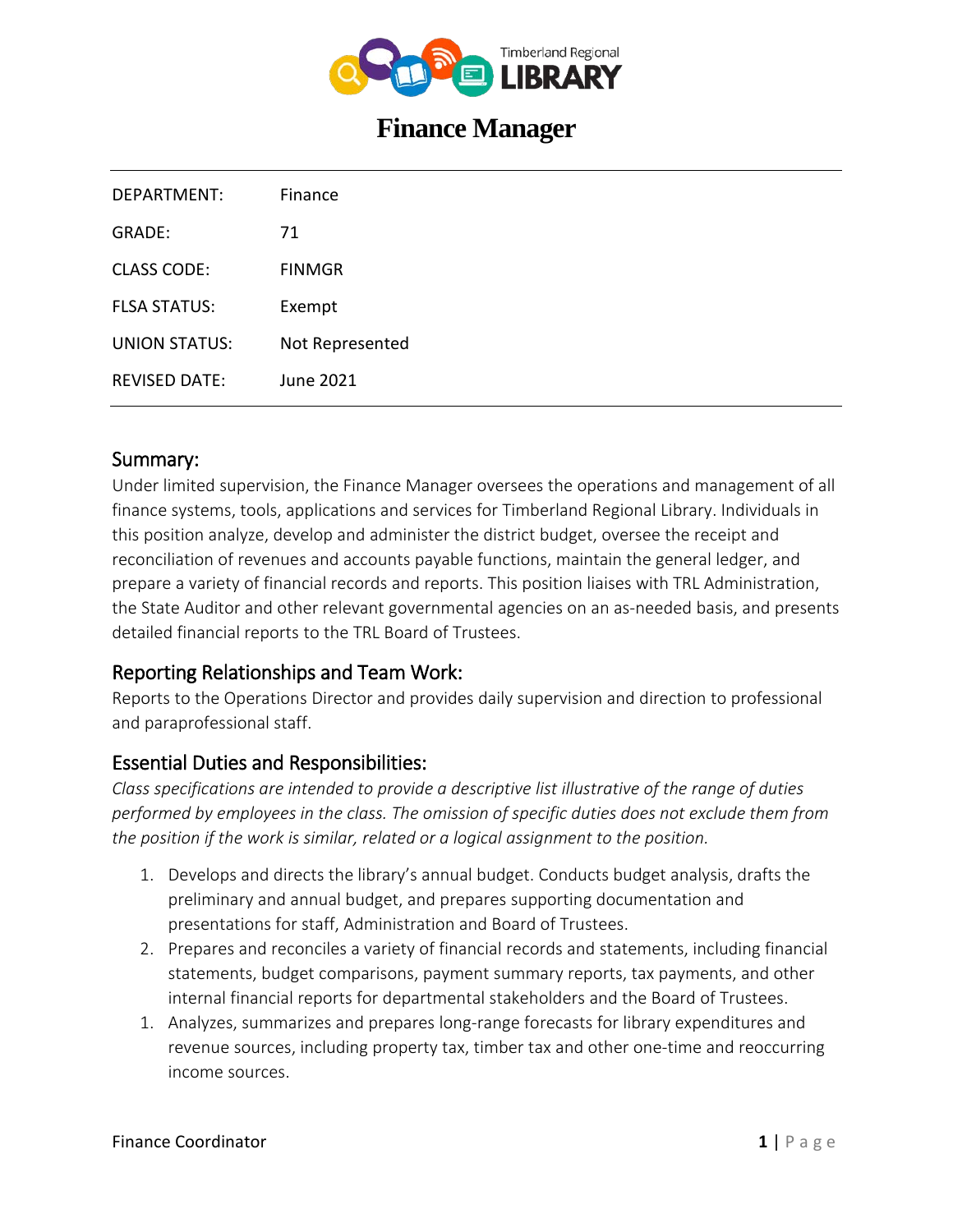- 3. Oversees the general ledger, performing payroll and cash receipt reconciliations to ensure Finance Department staff enter transactions into appropriate ledgers, logs and other records of original entry in accordance with established procedure and in adherence with the Washington State Budget, Accounting and Reporting System (BARS) and all applicable local, state and federal laws.
- 4. Performs position reporting, including the allocation, management, forecasting and collection of data regarding District staffing and FTE.
- 5. Coordinates the invoicing and collection of outside contract fees between TRL and nonannexed cities.
- 6. Directs the accurate receipt, accounting and safeguarding of cash, checks, warrants, and other library valuables. Processes cancelation of warrants considered stale, monitors cash-flow availability and establishes bank accounts as necessary and authorized.
- 7. Reviews and summarizes legislation, contracts, and other documents that pertain to the successful operation of the District. Reviews accounting policies, procedures, programs and services as needed to remain in adherence with state and local guidelines and reports to Administration any incidents not in compliance with district policy or BARS.
- 8. Oversees annual inventory control process, accounting for Timberland Regional Library's equipment, money, facilities and other related items.
- 9. Participates in collective bargaining and negotiations on behalf of Administration.
- 10. Participates in long-range and strategic planning for future development and operation of the district.
- 11. Performs other duties as assigned or required.

# Core Skills and Qualities:

*Employees are expected to demonstrate the following qualities at all times:*

- 1. Establish and maintain effective working relationships with Library and department staff, other library systems, outside agencies, and vendors.
- 2. Positively reflect TRL's mission, vision, and values to the staff and public.
- 3. Effective organizational and time management skills, including the ability to multitask, manage multiple projects at the same time and adapt to changing priorities to meet demands of the department.
- 4. Communicate effectively verbally and in writing.
- 5. Exhibit reliability and dependability. Demonstrate punctuality and regular and consistent attendance.
- 6. Demonstrates a positive attitude and flexibility.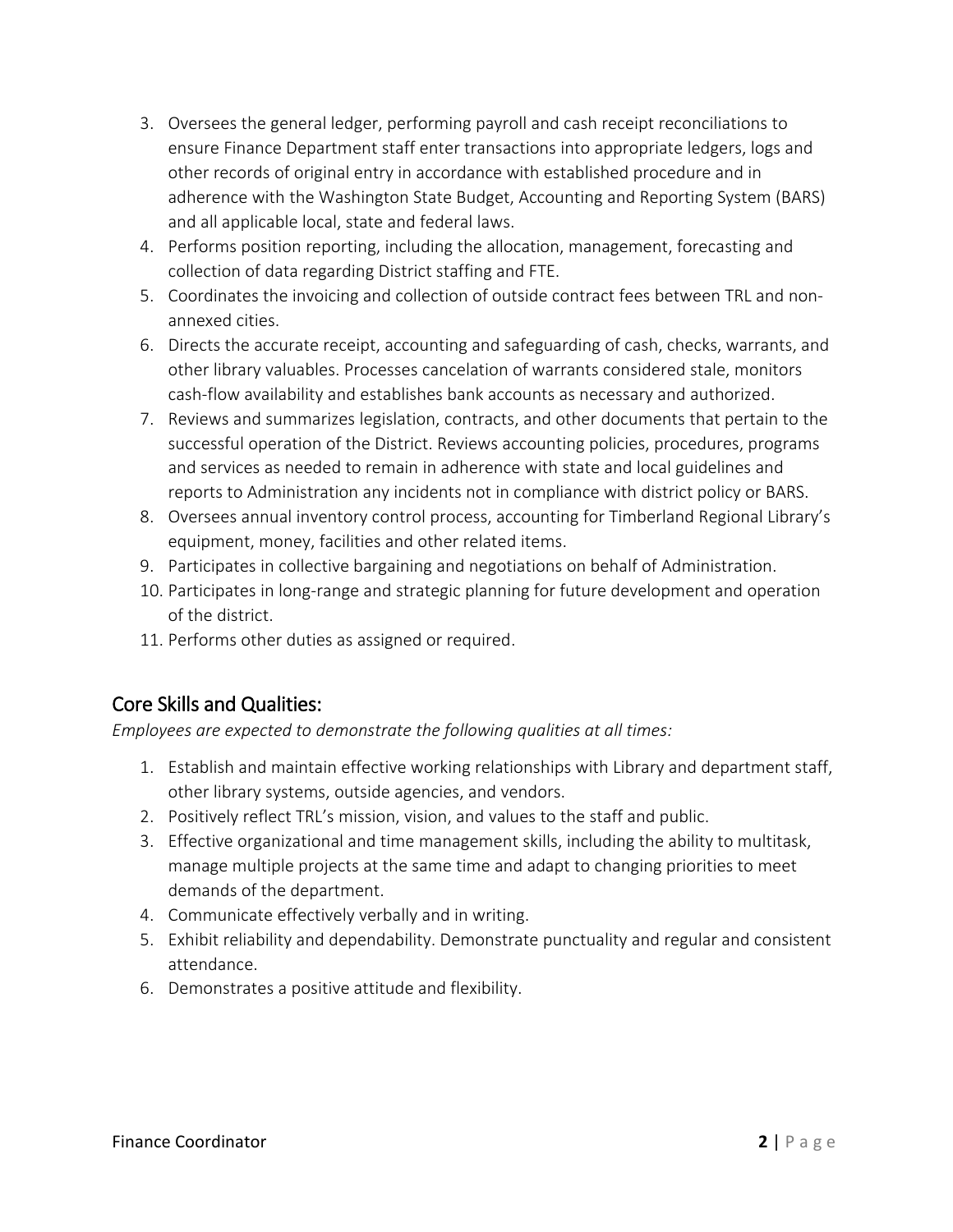# Required Knowledge, Skills, and Abilities:

*Employees are expected to perform or possess the following:*

- 1. Current knowledge of the principles and practices of financial, business or public administration.
- 2. Extensive knowledge of budgeting and the preparation and administration of public funds.
- 3. Principles and practices of organizing and managing complex financial operations and personnel assigned a wide variety of work assignments.
- 4. Knowledge of cash accounting and governmental accounting.
- 5. Current knowledge of Federal and State laws, regulations and standards governing financial resources in public jurisdictions and governmental environments.
- 6. Ability to analyze and solve routine discrepancies, prepare and maintain accounting records, and act as steward of confidential financial information.
- 7. Efficiency in decision-making and prioritization with operational and procedural concerns.
- 8. Sound judgement and the ability to identify complex problems, evaluate solutions and implement change to the benefit of the organization.
- 9. The ability to analyze data, processes and procedures to develop meaningful fact-based reports and recommendations to improve service.
- 10. Ability to remain up-to-date with current and emerging trends in public sector financial management.
- 11. Facilitation of task forces, committees and council meetings.

#### Technology Requirements:

- Strong computer skills, including the ability to manage and maintain financial software, word processing, complex spreadsheets, document management and organization, email applications and the internet.
- Knowledge of computerized information systems used in payroll and financial management. TRL currently uses Tyler Technologies Incode.
- Library technology, resources, databases and software.
- Intermediate Microsoft Office Suite skills (Teams, SharePoint, Outlook, Word, Excel) to satisfactorily complete job responsibilities.

## Education and Experience:

Bachelor's Degree in Accounting Finance, Business or Public Administration, and five (5) years of increasingly responsible finance, bookkeeping, accounting, and budget management experience, to include a minimum of one (1) year of experience planning for and providing work direction to others; OR an equivalent combination of education and experience.